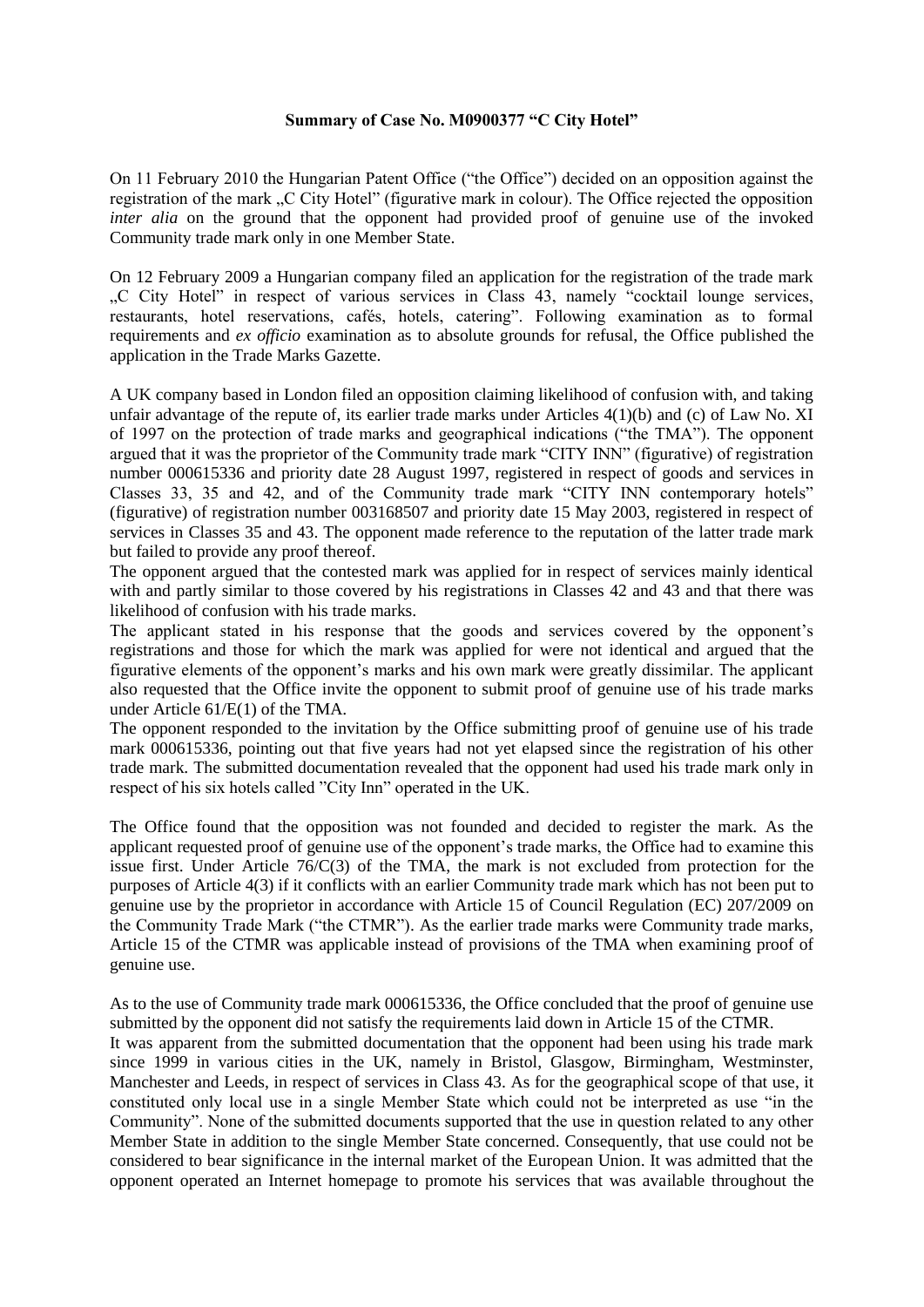European Union. However, this did not affect that the actual services were available for consumers only in the territory of the UK, therefore they only had commercial effect in that part of the European Union in accordance with the Joint Recommendation concerning the Provisions on the Protection of Marks and other Industrial Property Rights in Signs on the Internet, adopted by the General Assembly of WIPO and the Assembly of the Paris Union in 2001.

The cited provision in Article 15 of the CTMR clearly establishes that use is required in the territory of the Community, which is in accordance with the economic and competition policy objectives specified in the Recitals.

The above provision in Article 15 was given a most restrictive interpretation in one of the Joint Statements by the Council and the Commission of the European Communities adopted on 20 December 1993 in the context of adopting the CTMR (hereinafter referred to as the "Joint Statement"). According to that Joint Statement, use which is genuine within the meaning of Article 15 in one country constitutes genuine use in the Community. On the basis of the ECJ's ruling in *Antonissen*, C-292/89, it may be established that an explanation of this nature is not legally binding, as expressly confirmed by the ECJ in *Praktiker*, C-418/02, with particular reference to the validity of another Joint Statement relating to the CTMR. In addition, the Joint Statement is not in line with the main objectives of the CTMR.

It is to be stressed that, at the time of adoption of the Joint Statement interpreting Article 15 of the CTMR, the European Union had only twelve Member States, a smaller geographical territory, smaller population and less economic importance. By now, the number of Member States has increased more than twofold, growing from 12 to 27, the overall population of the European Union has exceeded 500 million and the EU's contribution to the total production of world economy has reached approximately 22%. With all this in mind, application of the Joint Statement, adopted in different circumstances and having no legally binding nature, would be contrary not only to common sense but also to sensible economic considerations.

The ECJ has elaborated its views concerning the general terms and economic functions of genuine use on a number of occasions in cases such as *Ansul*, C-40/01, *La Mer Technology*, C-259/02 and *HIWATT*, T-39/01. Statements contained in these decisions were taken into consideration by the Office when deciding the reported case.

Should the argument that it suffices to provide proof of use of a Community trade mark in only one Member State be accepted, the result would be that the use requirement relating to Community trade marks would be less stringent than that relating to national trade marks. To take an example, if a sign was registered in three Member States as national trade marks, its protection could only be maintained in the respective territories by putting that mark to genuine use in all three Member States concerned. However, an undertaking having the same sign registered as a CTM with effect in the said three Member States (plus 24 further Member States) could sustain its monopoly right by putting the mark to genuine use only in one of those three Member States.

The Community trade mark is governed by three basic principles: autonomy, unitary nature and coexistence. The CTMR is based on all these three principles together, therefore no single principle can separately prevail without limitations. Taking only one of the three principles and examining the whole Regulation from that perspective would lead to misinterpretations of the provisions of the CTMR. The principle of unitary nature is often overruled by the principle of coexistence, especially in the context of the grounds for refusal, opposition, conversion, seniority, the grounds for invalidity or provisions related to the enlargement of the European Union. Accordingly, acceptance of use in only one Member State as genuine use in respect of the whole Community would also contradict Article 7(2) of the CTMR, which precludes registration notwithstanding that the grounds of non-registrability obtain in only part of the Community.

It goes along the same logical line that the provision in Article  $112(2)(a)$  of the CTMR allows conversion only in respect of Member States where the Community trade mark has been put to use which would be considered to be genuine use under the laws of that Member State. This provision would not make any sense if use in one Member State was to be accepted as sufficient use in respect